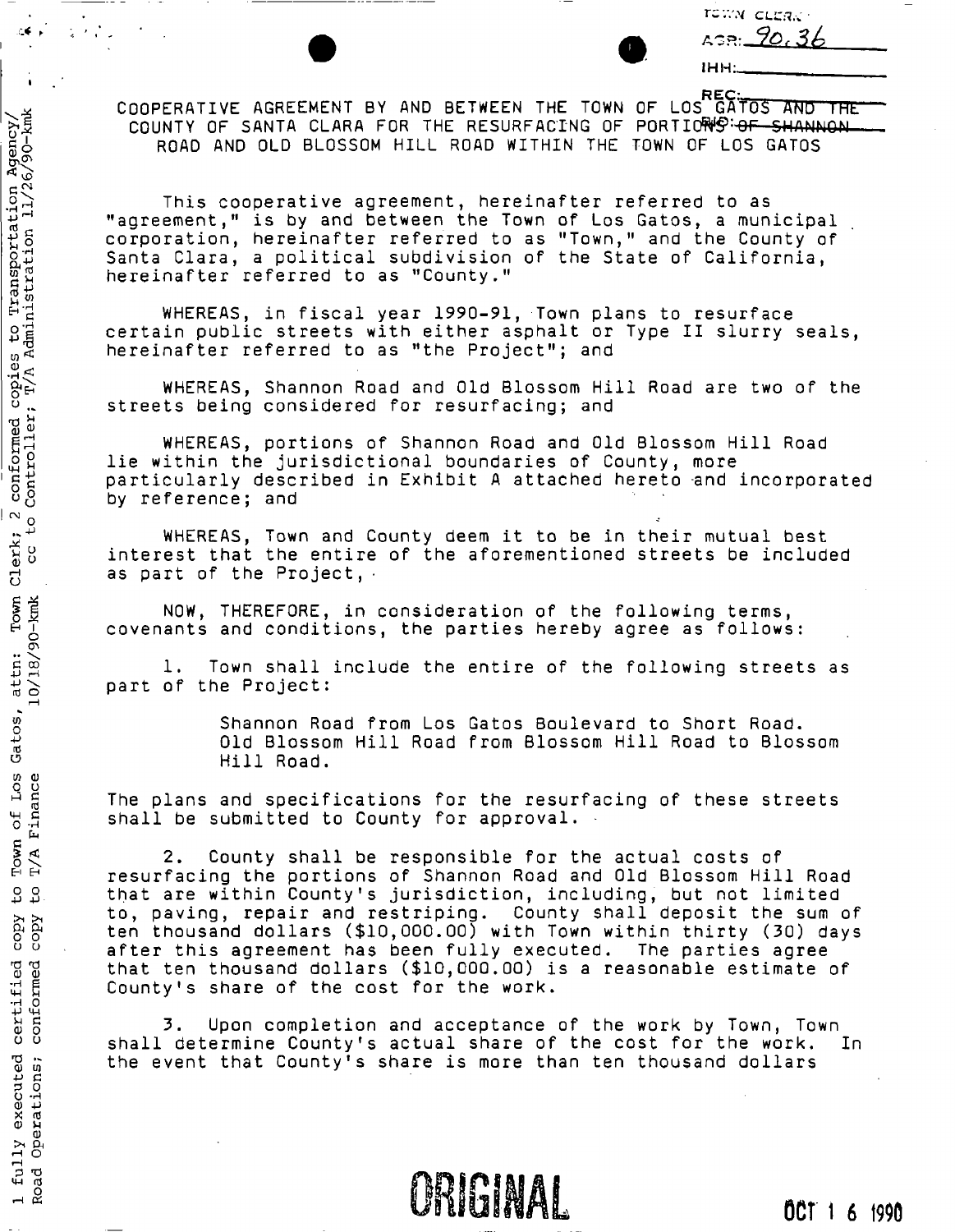(\$10,000.00), County shall pay Town the difference. In the event that County's share is less than ten thousand dollars (\$10,000.00), Town shall pay County the difference.

4. Town and County shall indemnify, hold harmless, reimburse and defend the other from all liability, damages, loss, costs, and obligations, including court costs, investigation costs, and reasonable attorneys<sup>1</sup> fees, arising out of any claim, suit, judgment, loss or expense occasioned by, but not limited to, injury or death of any person or persons, or loss or damage to any property, arising from the act or omission of the indemnitor or its officers, agents, contractors, employees or invitees.

5. Town shall keep accurate books, records and accounts of the costs incurred in the Project and such books, records and accounts shall be made available to County upon request.

6. This agreement reflects the entire agreement of the parties with respect to the work to be performed. Any prior or contemporaneous oral or written agreements by and between the parties or their agents and representatives relating to the work are revoked and extinguished by this agreement.

IN WITNESS WHEREOF, the parties hereto have executed this cooperative agreement as follows:

| Town                                           |
|------------------------------------------------|
| Date:                                          |
|                                                |
|                                                |
| Interim Town Manager                           |
| Town of Los Gatos                              |
|                                                |
| County                                         |
|                                                |
| <b>UCT</b> 1-6 1990<br>Date⁄;                  |
|                                                |
|                                                |
| Chairperson, Buard of Supervisors              |
| County of Santa-Clara<br><b>SUSANNE WILSON</b> |
|                                                |
| ponald M Rains, Clerk<br>ATTEST:               |
| Board of Superwisdrs                           |
|                                                |
|                                                |
|                                                |
| APPROVED AS TO FORM AND LEGALITY:              |
|                                                |
| $276 - 90$                                     |
|                                                |
| <b>D. 7ayldr</b><br>Harrison<br>8              |
| Deputy County Counsel                          |

hdt/TL4/403/p. 5

ATTEST: Town Clerk Townrof Los Gatos *""IMAAAJLhl*   $\sigma$ Ja

APPROVED AS TO FOR sollier Mau  $2 - 24 - 90$ Town Attorney<br>Town of Los Gatos

The foregoing instrument-is a. **correct copy of the original on file in this office.** 

| <b>ATTEST: MARIAN V. COSGROVE</b><br>DIRECTOR OF LEGISLATIVE SERVICES |
|-----------------------------------------------------------------------|
| CLERK OF THE TOWN OF LOS GATOS                                        |
| Marxin Kasmussin St Guesty                                            |
|                                                                       |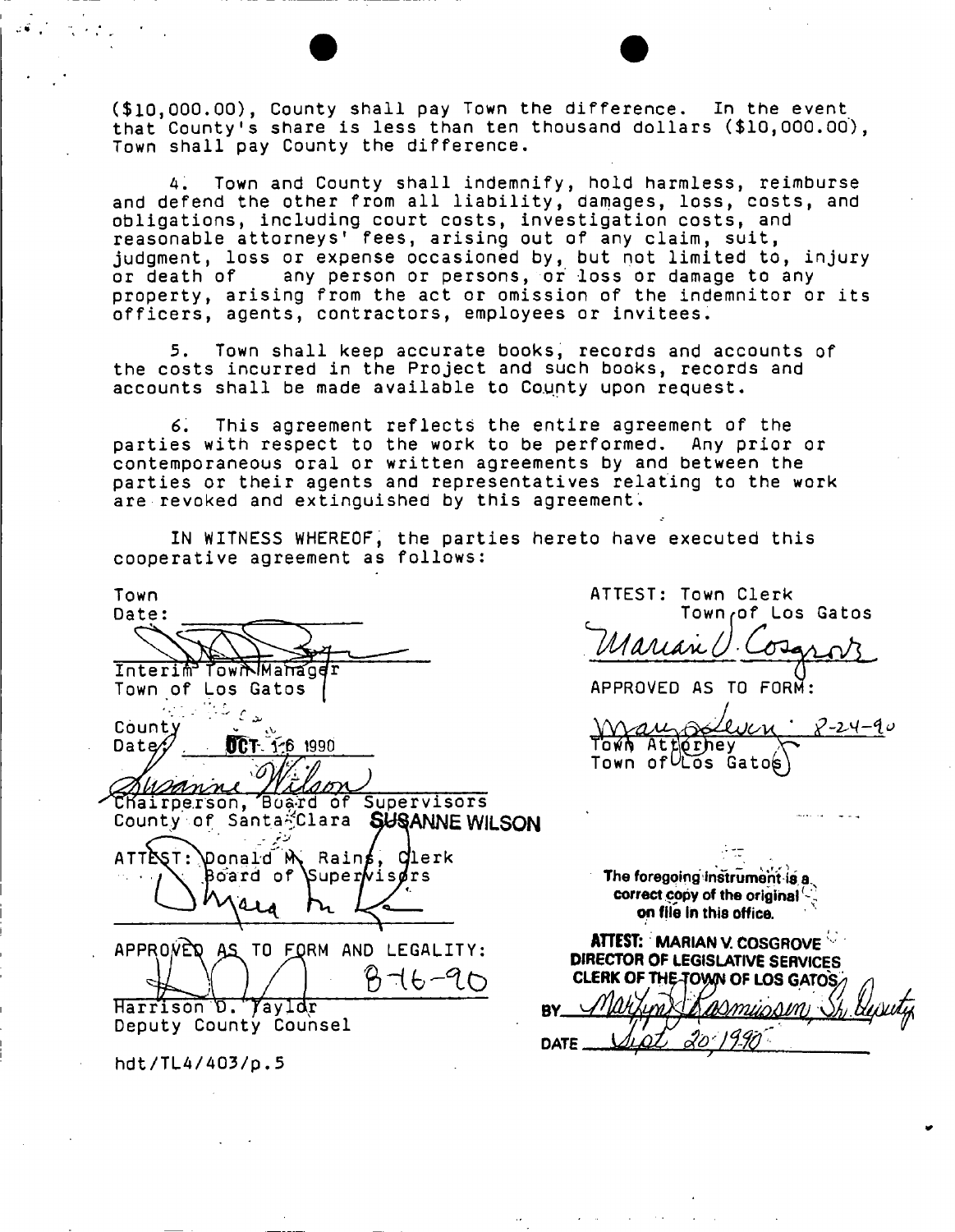# **RESOLUTION 1990-175**

# RESOLUTION OF THE TOWN OF LOS GATOS APPROVING THE 1990 STREET RESURFACING AGREEMENT WITH THE COUNTY OF SANTA CLARA

**RESOLVED,** by the Town Council of the Town of Los Gatos, County of Santa Clara, State of California, that the TOWN OF LOS GATOS enter into an agreement with the County of Santa Clara entitled "Agreement Between the Town of Los Gatos and County of Santa Clara for the Resurfacing of Portions of Shannon Road and Old Blossom Hill Road Within the Town of Los Gatos," a copy of which is attached hereto.

**FURTHER RESOLVED,** that the Interim Town Manager is authorized, and hereby directed to execute said agreement in TOWN OF LOS GATOS.

PASSED AND ADOPTED at a regular meeting of the Town Council held on the 20th day of August, 1990, by the following vote: COUNCIL MEMBERS:

**AYES: Joanne Benjamin, Eric D. Carlson, Robert L. Hamilton,** 

**Brent N. Ventura, Mayor Thomas J. Ferrito** 

NAYS: ABSENT: ABSTAIN:

 $\frac{1}{2}$ 

SIGNED:

MAYOR OF THE TOWN OF LOS GATOS LOS GATOS, CALIFORNIA

ATTEST:

**None None None** 

**CLERK OF THE TOWN** LOS GATOS LOS GATOS, CALIFORNIA

CHER2\AGREEMEN\8-20#4.ENG

The foregoing instrument is a **correct copy of the original on file in this office.** 

ATTEST: MARIAN V. COSGROVE **DIRECTOR OF LEGISLATIVE SERVICES**<br>CLERK OF THE TOWN OF LOS GATOS

DATE



OCT 1 6 1990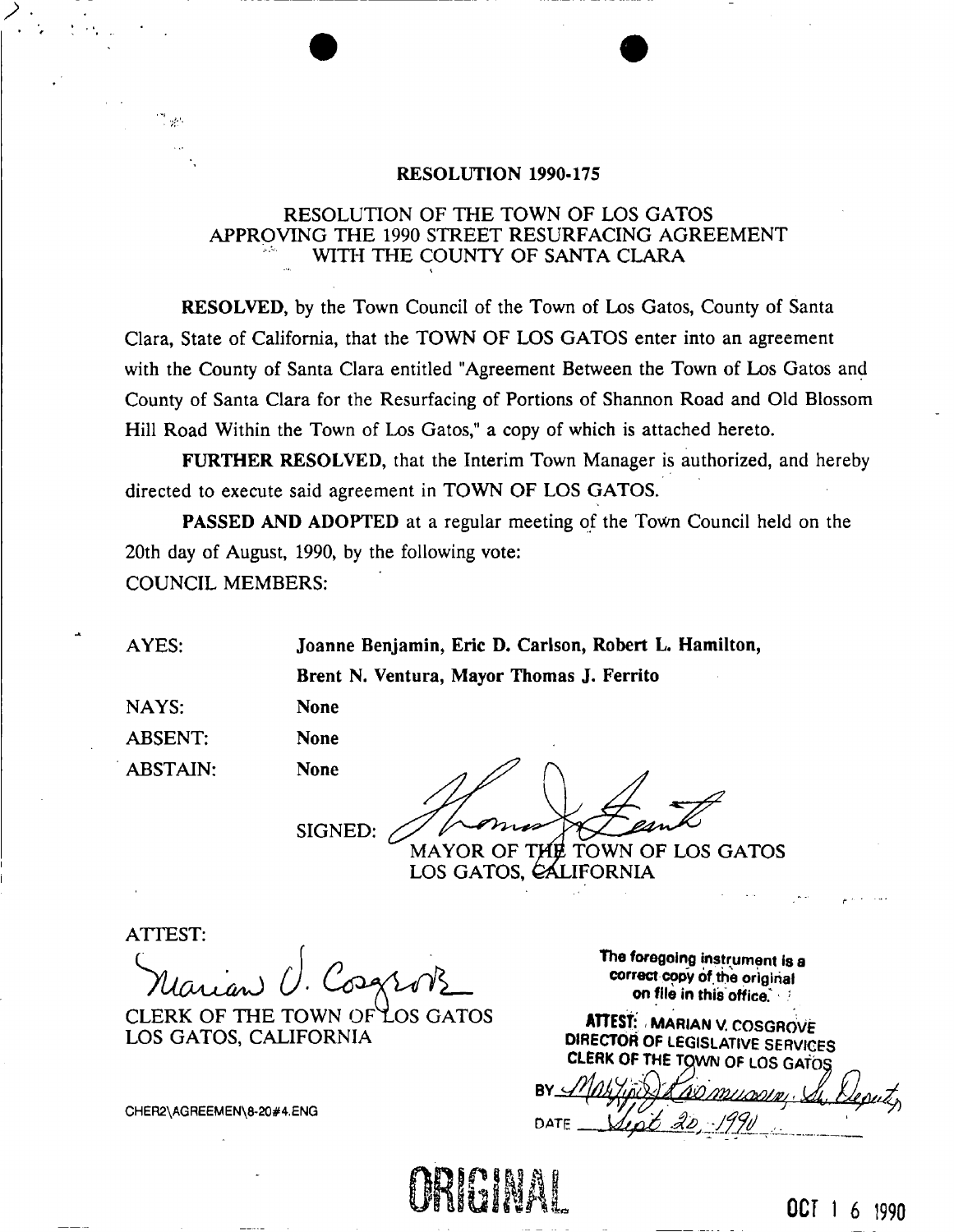# **. COUNTY OF SANTA CLARA CALIFORNIA**



OFFICE OF THE BOARD OF SUPERVISORS County Government Center, East Wing 70 West Hedding Street San Jose, California 95110 (408) 299-4321

MEMBERS OF THE BOARD Susanne Wilson, District 1 Zoe Lofgren, District 2 Ron Gonzales, District 3 Rod Diridon, District 4 Dianne McKenna, District 5

October 18, 1990

Town Clerk TOWN OF LOS GATOS P. 0. Box 949 Los Gatos, CA 94030

Gentlepersons:

SUBJECT: Agreement between the Town of Los Gatos and the County of Santa Clara relating to resurfacing portions of Shannon Road and Old Blossom Hill Road within the Town of Los Gatos

The Santa Clara County Board of Supervisors, In its meeting of October 16, 1990 (Item 10), approved the subject Agreement.

Attached is a copy of the fully executed Agreement for your files.

Very truly yours,

BOARD OF SUPERVISORS DONALD M. RAINS, CLERK

Tonk

Kay Kazmlerczak Deputy Clerk

DMR:kmk

cc: Transportation Agency/ Road Operations

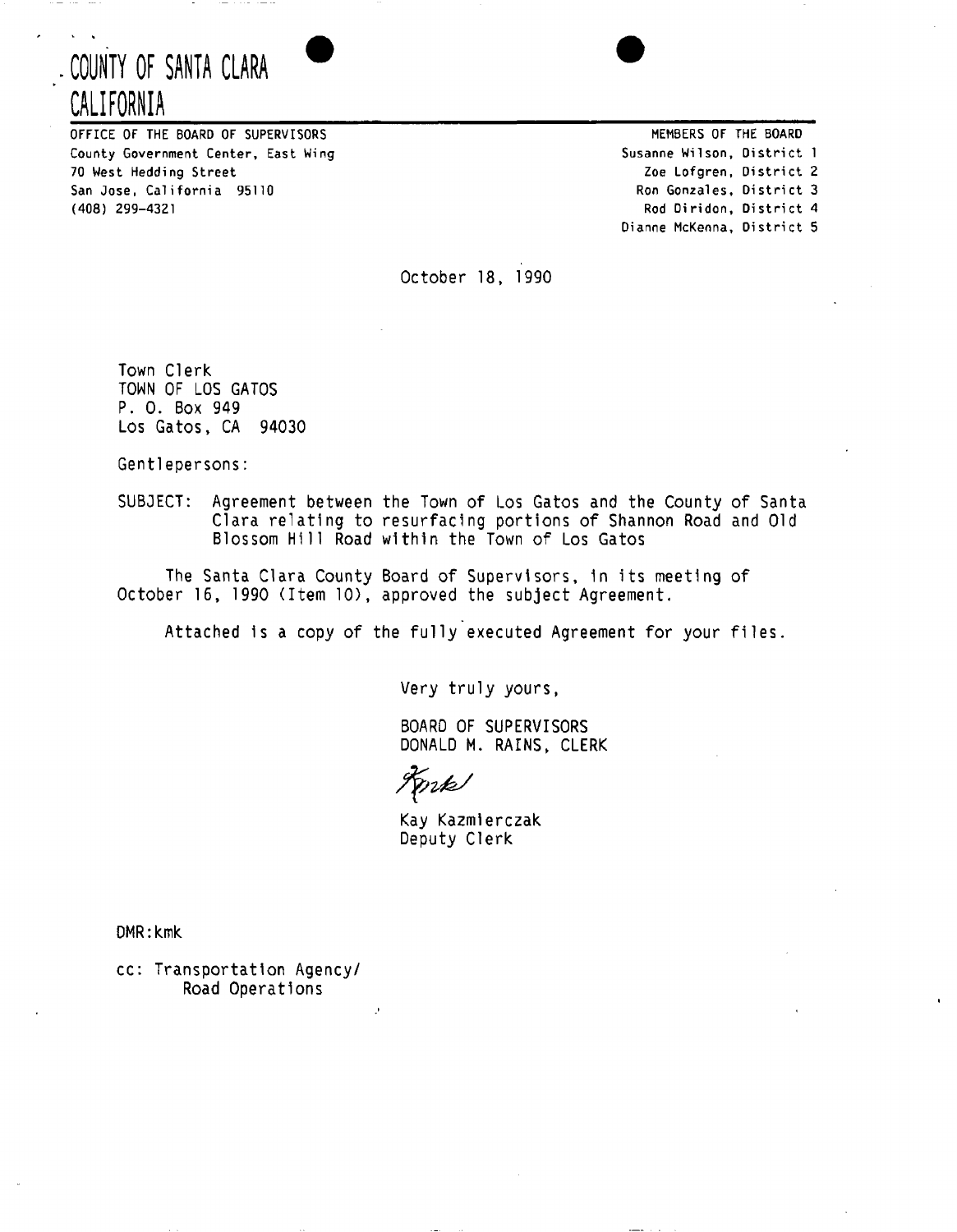THIS IS FOR YOUR STARS ^ • ENTRY AND TRANSMITTAL TO FINANCE.



# **BOARD OF SUPERVISORS**  COUNTY OF SANTA CLARA

 $\mathcal{A}_{\mathcal{A}}$ 

DATE: October 18, 1990

The following was by the Board of Supervisors at a meeting held on October 16, 1990 (Item 10):

PROJECT TO BE CHARGED: Cooperative Agreement relating to resurfacing portions of Shannon Road and Old Blossom H111 Road within the Town of Los Gatos

FOR THE AMOUNT OF approximately \$10,000 CONTRACTOR: Town of Los Gatos COMPLETION DATE: see attached Agreement and Transmittal BUDGET ITEM:  $\qquad \qquad \qquad (for controueter's use)$ 

Deputy Clerk

cc: T/A Finance File Transportation Agency/Road Operations Controller 11/26/90-kmk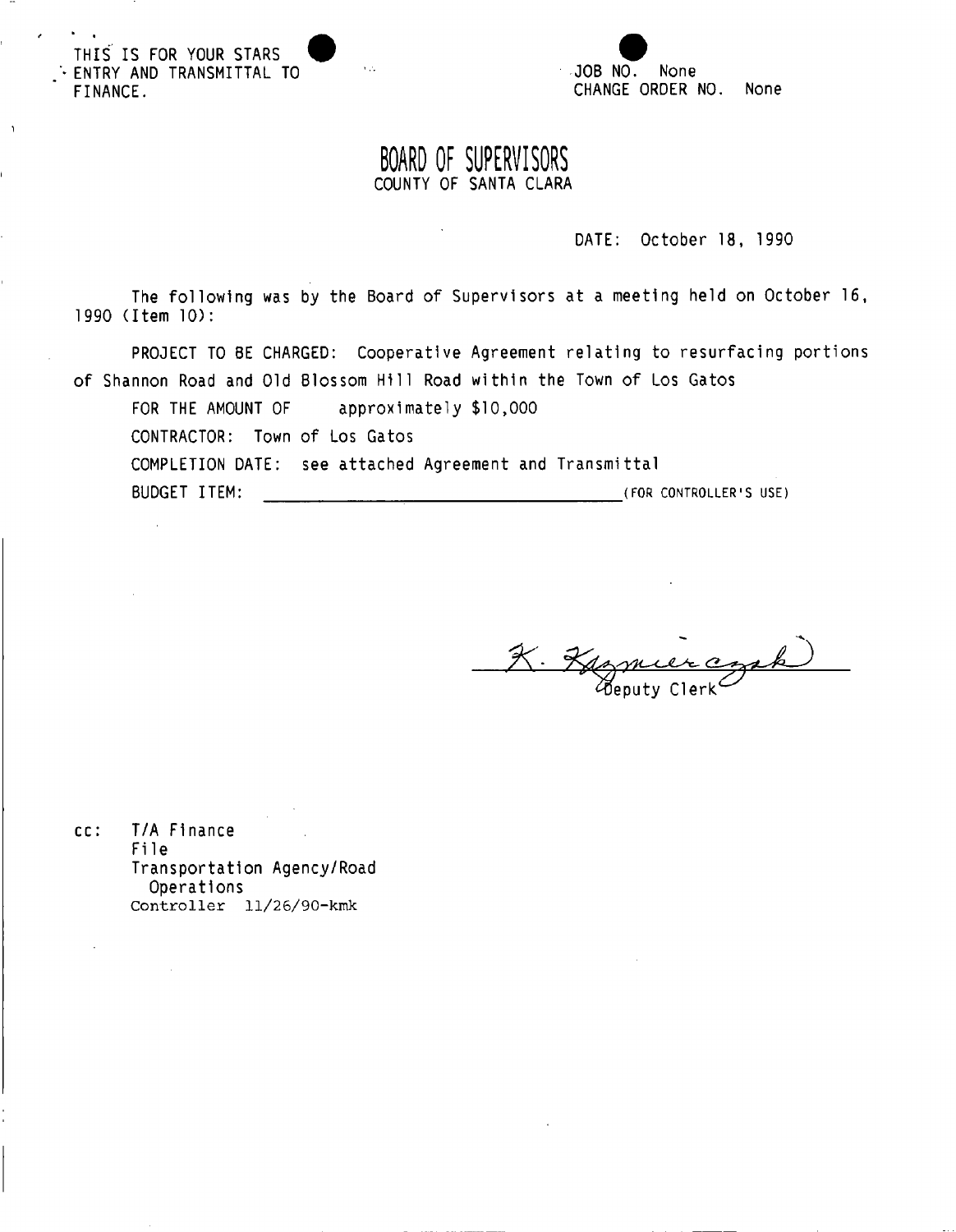Santa Glara Count

*y An Agency of the County of Santa Clara P.O. Box 4009, Milpitas, CA 95035-2009* 

TRANSMITTAL MEMORANDUM

Page 1 of 2

SD. 1

| $\mathcal{H}_{\mathcal{W}}$                              |           | Prepared by: Bill Kinaman/Elinor Yokoi<br>Reviewed by: Alan V. Jones<br>Submitted by: R.M. Shields |              |  |                             | DATE: Oct.1, 1990 |  |
|----------------------------------------------------------|-----------|----------------------------------------------------------------------------------------------------|--------------|--|-----------------------------|-------------------|--|
|                                                          | APPROVED: | DIRECTOR $\forall$                                                                                 |              |  |                             |                   |  |
|                                                          |           | TRANSIT DISTRICT BOARD:                                                                            | Agenda Date: |  |                             | Item No.          |  |
|                                                          |           | COUNTY BOARD OF SUPERVISORS: Agenda Date: Oct. 16, 1990                                            |              |  |                             | Item No.          |  |
|                                                          |           | TRANSPORTATION COMMISSION:                                                                         | Agenda Date: |  | $\mathcal{N}_{\mathcal{A}}$ | Item No.          |  |
| R.M. Shields, Deputy Director, Roads Operations<br>FROM: |           |                                                                                                    |              |  |                             |                   |  |
|                                                          |           | SUBJECT: COOPERATIVE AGREEMENT BY AND BETWEEN THE TOWN OF LOS GATOS AN                             |              |  |                             |                   |  |

SUBJECT: COOPERATIVE AGREEMENT BY AND BETWEEN THE TOWN OF LOS GATOS AND THE COUNTY OF SANTA CLARA FOR THE RESURFACING OF PORTIONS OF SHANNON ROAD AND OLD BLOSSOM HILL ROAD WITHIN THE TOWN OF LOS GATOS RECOMMENDED ACTION:

It is recommended that the attached Agreement, between the Town of Los Gatos and the County of Santa Clara for resurfacing of portions of Shannon Road and Old Blossom Hill Road in County Jurisdictions withinthe Town of Los Gatos, be approved.

## FISCAL IMPLICATIONS:

The estimated cost to the County for the resurfacing work and striping restoration is ten thousand dollars (\$10,000.00), and is based on those portions of the project that lies within the County jurisdiction. Funds for the project are available in the current Year Road Fund budget resurfacing account, (0023), Budget Unit (603), RC (4002); Account No. 2895. This proposed expenditure is consistent with the adopted budget.

APPROVED BY THE BOARD OF SUPERVISORS OF SANTA CLARA COUNTY-OCT 1 6 1990 DONALD \* *RMNS,* Clerk of the Board *?(* ^Y\* i  $-\alpha$ Deputy Clerk

OCT 1 6 1990,

*Board of Supervisors: Susanne Wilson, Zoe Lofgren, ^ofiLponza/^L Rod DiridonDianne McKenna* **®** 

 $-0.6$ *y£>* (N

ration

 $\mathbf{B}$  $\sinh$ 

 $\mathbb{R}$  $\mathbf{H}^{\top}$  $\mathfrak{g}$ 

CO<sub>1</sub>

 $0/18/90$ -kmk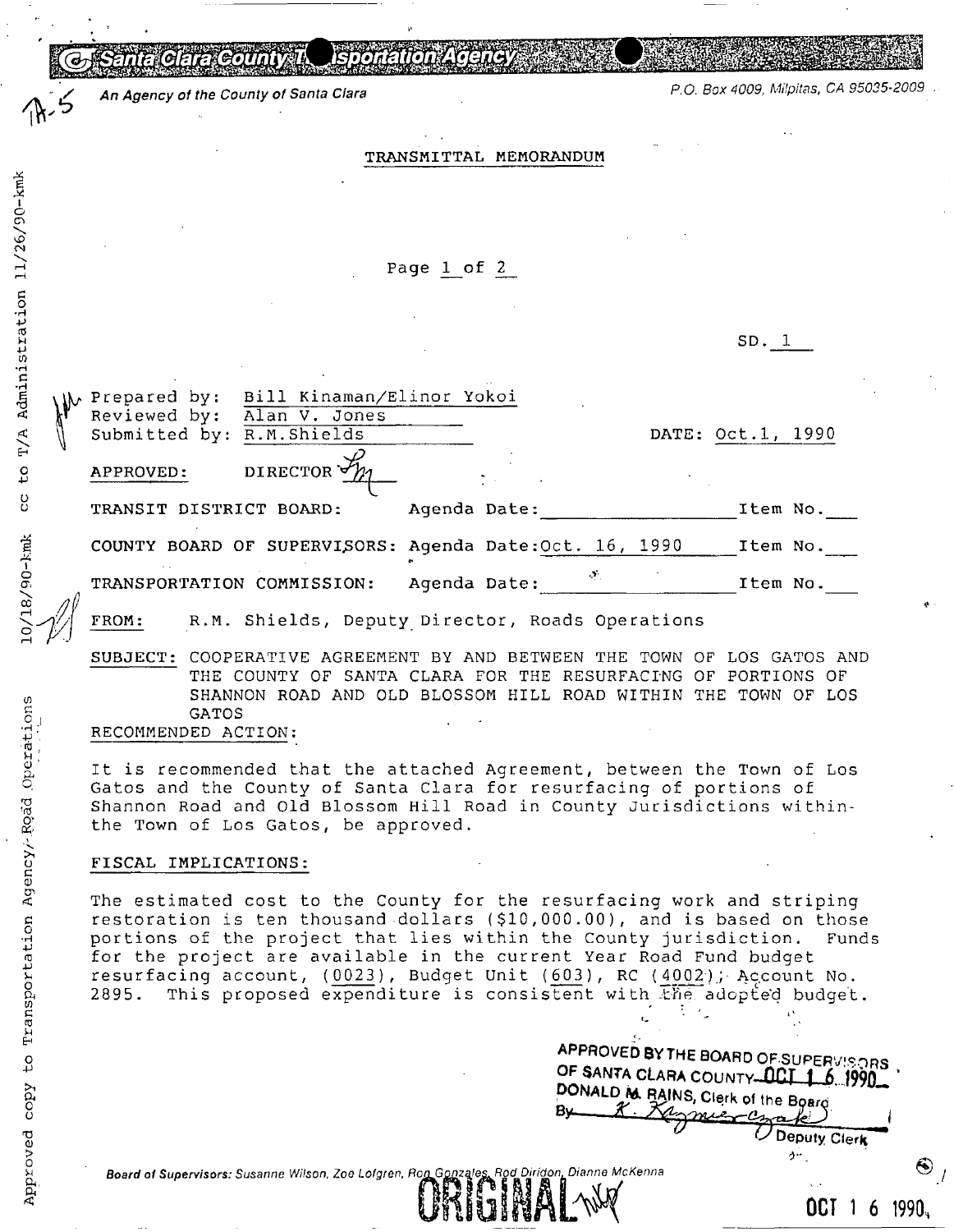# Page 2of2

 $\bullet$   $\bullet$ 

### COUNTY BOARD OF SUPERVISORS AGENDA DATE: Oct. 16, 1990

SUBJECT: COOPERATIVE AGREEMENT BY AND BETWEEN THE TOWN OF LOS GATOS AND THE COUNTY OF SANTA CLARA FOR THE RESURFACING OF PORTIONS OF SHANNON ROAD AND OLD BLOSSOM HILL ROAD WITHIN THE TOWN OF LOS GATOS

#### REASONS FOR RECOMMENDATIONS BACKGROUND

The Town of Los Gatos has retained a contractor to complete the Town's annual street resurfacing project. The Town project comprises the resurfacing of various roadways within' the Town limits, including some County-maintained portions of Shannon road and Old Blossom Hill Road.

Shannon Road is the major collector street for the hillside area east of the Town of Los Gatos. Old Blossom Hill Road also provides access for this area, from Blossom Hill Road, via Short Road. As these roadways have been mutually agreed upon by Town and County staffs to be included in the project, and the Town, as lead agency, wanted to accomplish the work prior to inclement weather, the Town has advertised and awarded a contract and the work is soon to begin.

County staff recognizes the need to resurface these roadways in an orderly and economical manner, and recommends that the County pay its . proportionate share of the Town project in order that the project be completed in the most expeditious manner.

#### CONSEQUENCES OF NEGATIVE ACTION:

The Town of Los Gatos will not resurface the County portions of Shannon Road and Old Blossom Hill Road: The County will have' to plan for this resurfacing at a later date and higher cost to the County.

#### STEPS FOLLOWING APPROVAL:

A fully-executed certified copy of this Agreement will be forwarded to the Town of Los Gatos, and the terms^of the Agreement will be carried out.

RMS/rj

م<br>والتفاعيل المساحين  $\frac{1}{2}$ 

- Attachments: Certified Copies of Agreement with the Town of Los Gatos Location Map
- cc: Ms. Christine Fiścher, Town of Los Gatos Engineer Mr. Harrison D. Taylor, Deputy County Counsel JER/IM ... . . HITVE TING THE
- $\epsilon$ k Jerry Rosenquist ; vass d Research of the Wind With Political